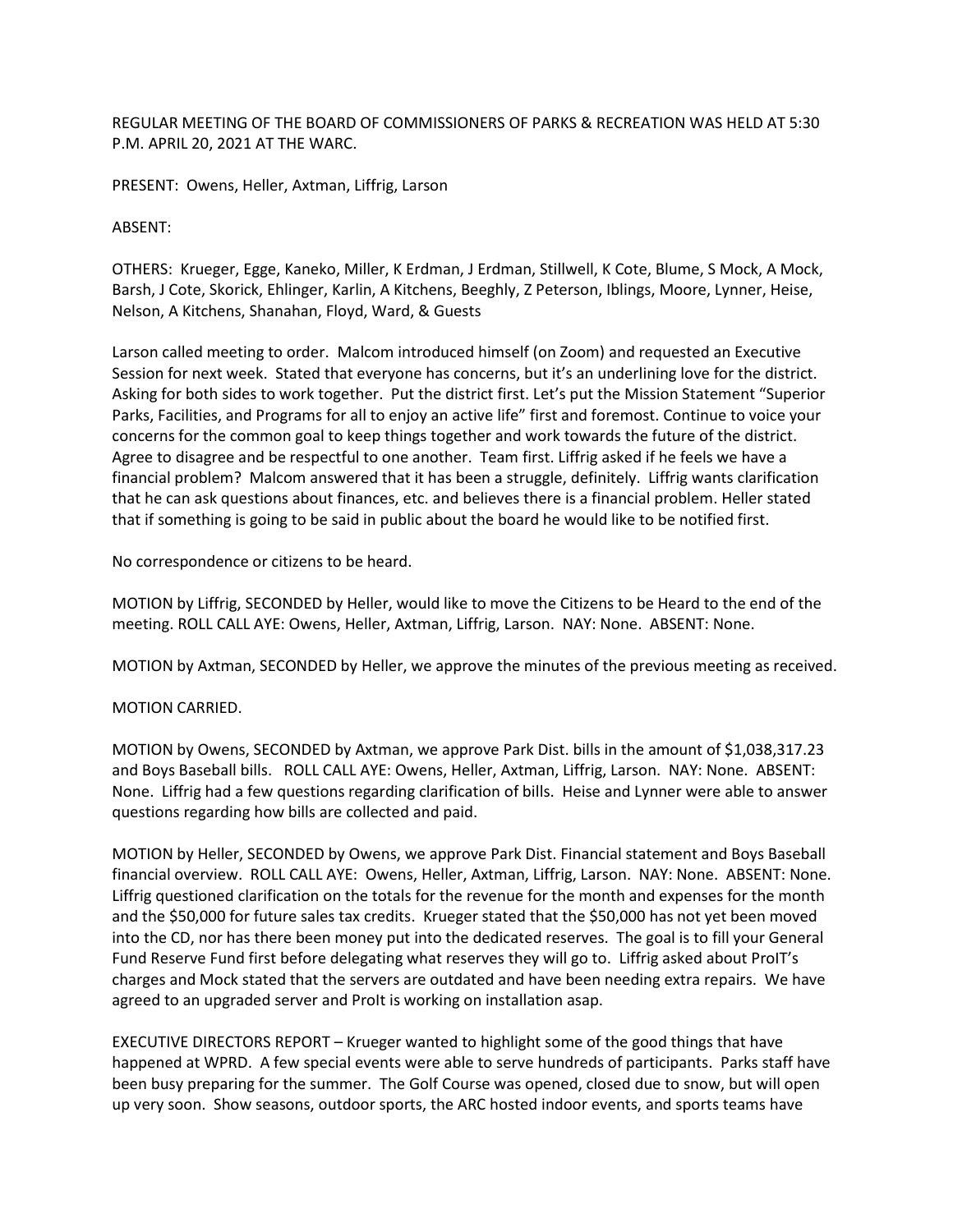been using the building to prepare for their seasons. Aquatics has been very busy! The have been hosting several outside communities for parties and life guard trainings. Membership numbers change day to day. Recreation has hit record numbers: Youth Track N' Field and Youth Volleyball have hit top attendance records as well as many others that have grown in numbers. Fitness is super busy, group fitness numbers are up, Senior Center classes, workshops, and a thank you to volunteers that have helped with our new program "Girls Run Together." The Park District has some fun things happening!

## OLD BUSINESS –

- a. Airport Property Redevelopment. Krueger said there is no new updates.
- b. WPRD Vehicles. The committee has met and came up with some recommendations. Liffrig asked clarification on what the vehicles are being used for. Barsh gave more information on the quality and resale value of the vehicles. MOTION by Owens, SECONDED by Axtman, we approve the WPRD Vehicle Policies with Heller's recommendation to add more specifics. ROLL CALL AYE: Owens, Heller, Axtman, Larson. NAY: Liffrig. ABSENT: None.

### NEW BUSINESS –

a. Elks Youth Day May 11<sup>th</sup>.

# CITIZENS TO BE HEARD –

- a. Richard Cartwright.
	- a. What is the current financial condition of the Park District? Krueger shared the overall deficit with the bonds and their amounts to be paid.
	- b. What are the plans to fix this? Krueger shared that we are working on solutions and ideas and when we are able to share these we will. Cartwright had a few suggestions… please seek counsel for ideas. Are we eligible for the PPE funds and have we exhausted all means of federal funding? Krueger replied we are not eligible for PPE and we continue to search every possible funding source that maybe available to WPRD.
	- c. Is it possible to restructure how we retain funds from the city? Krueger said could be a topic at a future meeting.
	- d. How can we approach the state for some of the funds of the 1.6 billion dollar surplus fund? The board replied that they will look into it and will ask the state for clarification. The board is open to any suggestions. Legacy funding is very difficult to obtain funds from!
	- e. What will happen if we run out of funds? Krueger stated that the community, school district, and Mayor would not let that happen. Liffrig agreed that the county and city would not let the ARC close. Larson said that they will not cut any programs unless they have to. Cartwright asked how the community can help and what is our timeline? Krueger believes that we have enough funding to make it through the fiscal year.
- b. Kyle Harris.
	- a. Do we have a plan to upgrade vehicles in the near future? Krueger said the goal is to have the necessary means to operate the park district and will do their best to keep vehicles in working condition.
	- b. Some employees don't care as much as other employees. In hopes of making programs run better, Harris is asking for some employees to step up. Krueger asked to have a meeting set up with himself and Barsh. He is open to discussion. Harris asked for the board to come see the participants at the events.
- c. John Kasmer